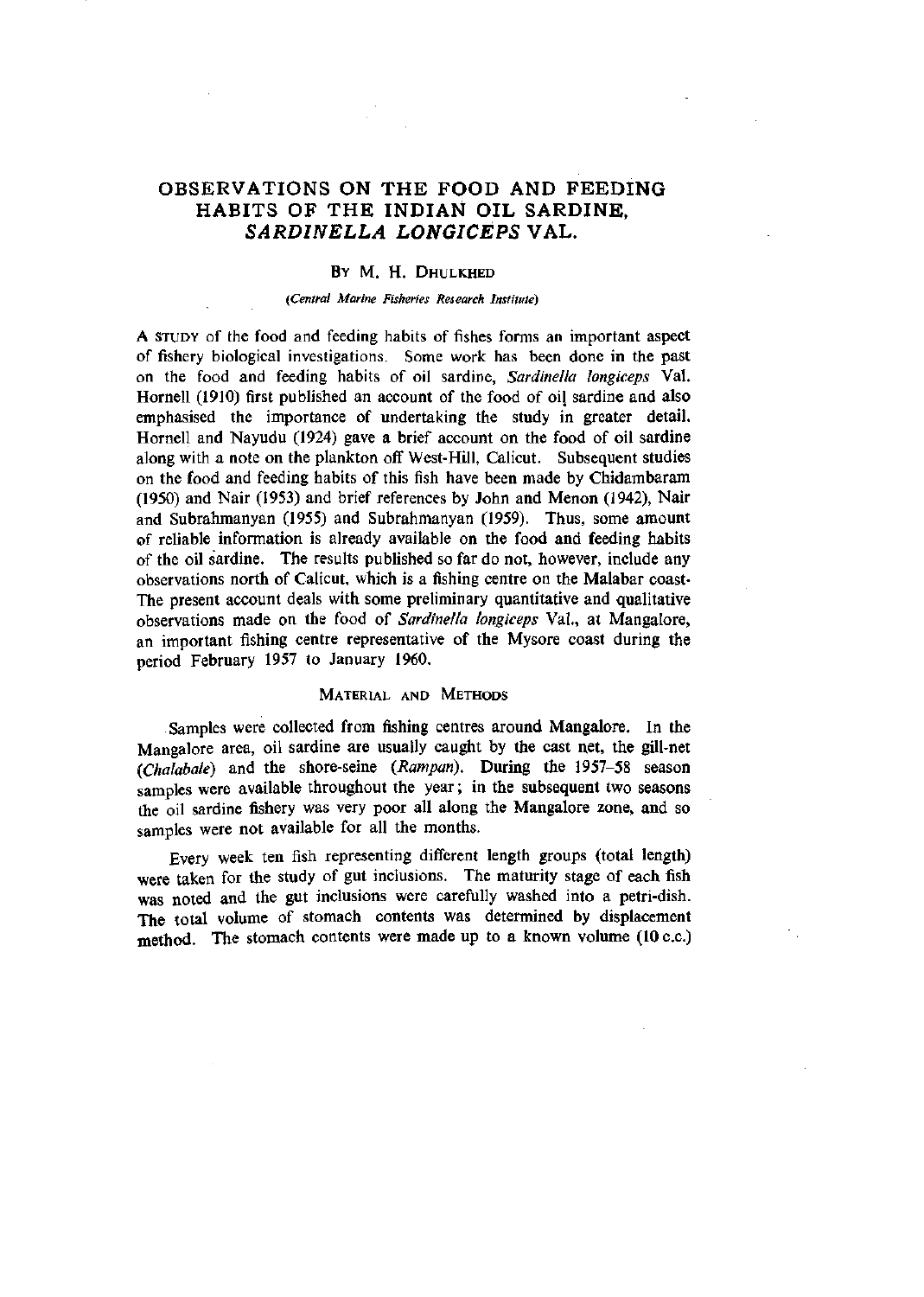and out of this 1 c.c. was taken by means of graduated pipette and examined in detail over a counting chamber.

The number method was followed in determining the relative abundance and importance of the various groups constituting the food. As the oil sardine is a plankton feeder and as the number method was found to be more convenient in this case than the points method described by Hynes (1950), the former method alone was followed in the present work. Each food item is counted in an aliquot sample and its relative abundance is expressed as percentage of the total number of items in the gut contents. After a comparison of different methods of the study of food of fishes Hynes *{op. cit.)*  stated that "any of the commonly accepted methods of assessing the composition of the diet of the fish from the gut contents will give substantially the same result".

### FEEDING INTENSITY

By feeding intensity is meant the average volume of stomach contents. This varied considerably from month to month as may be seen from Fig. 1. The feeding was moderate during February and March 1957, the average volume of stomach contents being  $0.4$  c.c., the size range of fish examined was 100-129 mm. During the next two months the size range was 115-145 mm, but there was downward trend in regard to the volume of stomach contents. Samples examined in May showed only sand particles. In July mature fish (150-184 mm.) entered the fishery and the feeding was found to be poor (about  $0.3$  c.c.). However, active feeding was observed from August to November period (average volume  $0.5$  c.c.) with the maximum volume of 0-6 c.c. during September; the size range of samples during this period was 110-174 mm. In December the feeding intensity was as low as recorded in July, but there was an increase in volume during January 1958 (size range 125-159 mm.). In February, only two samples were available having a size range of 125-160 mm. and they showed poor feeding with an average volume of  $0.2$  c.c. For the April-June period the fish ranged from 125-169 mm. in length and the average volume of gut contents was  $0.3$  c.c. In September and October 1958 the specimens varied from 125-159 mm. and 140-169 mm. respectively and the volume of stomach contents for these two months was  $0.2$  c.c. It increased to  $0.4$  c.c. in November (size range of oil sardine 145-180 mm.). From December 1958 to September 1959 there was no catch of oil sardine in the Mangalore area. In November and December 1959 the size range was 130-160 mm. and 130-174 mm. respectively and the feeding was found to be moderate, but in January 1960 (size range 135-139 mm.) green debris and sand particles were observed in the stomachs.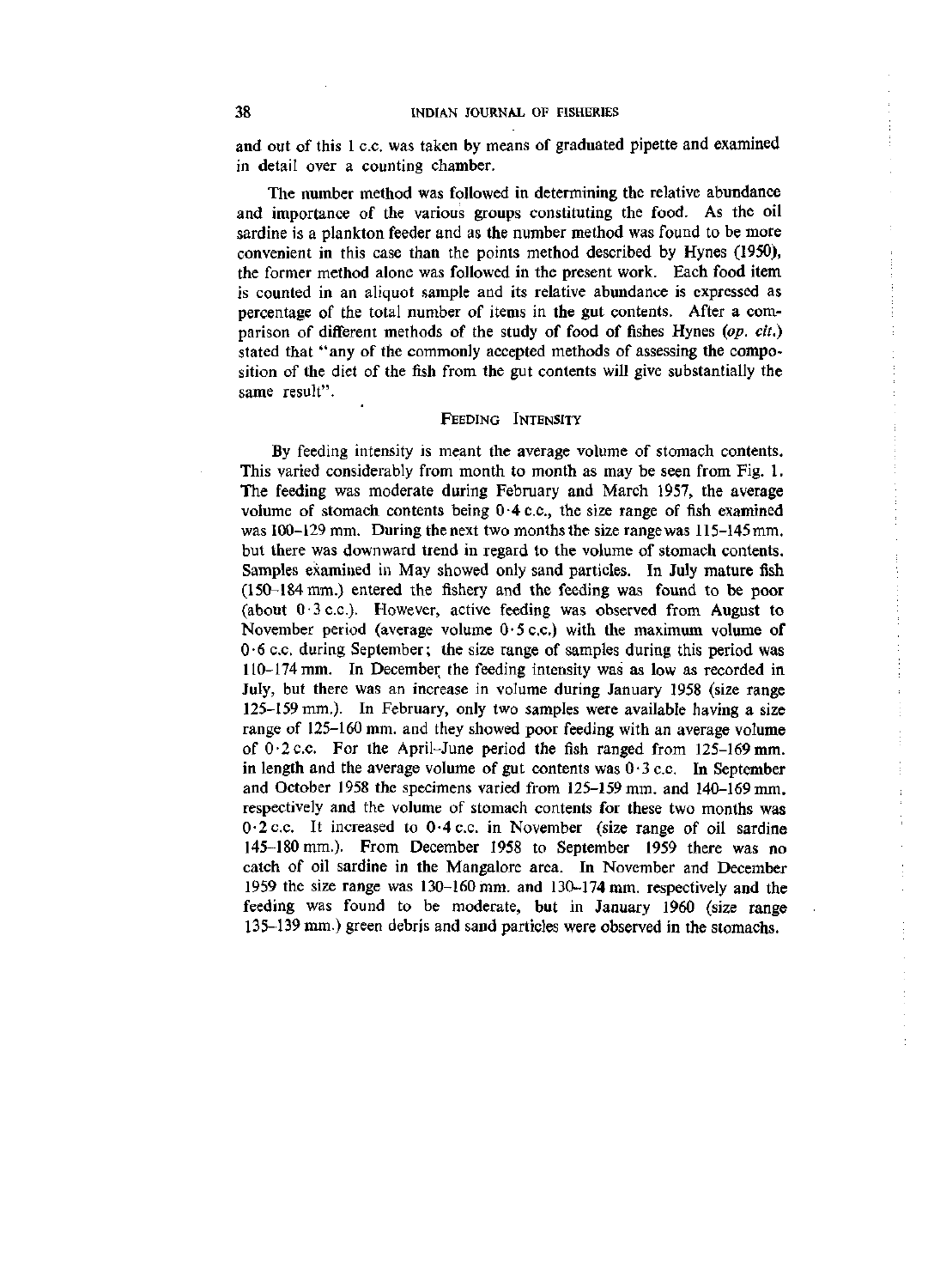

FIG. 1. Showing monthly average length and monthly average volume of stomach contents of oil sardine.

### MATURITY CONDITION AND FOOD

In 1957-58 season, the samples obtained in February and March and again from August to November period consisted mostly of immature fish (Stages I and II); in April, May and June fish in Stages III, IV and V were obtained; and in December-January period fish were observed to be in Stage III. Maturity condition of oil sardine for April-June and August-November period of 1958-59 were same as recorded during the previous year. The samples of 1959-60 season comprised mainly immature fish.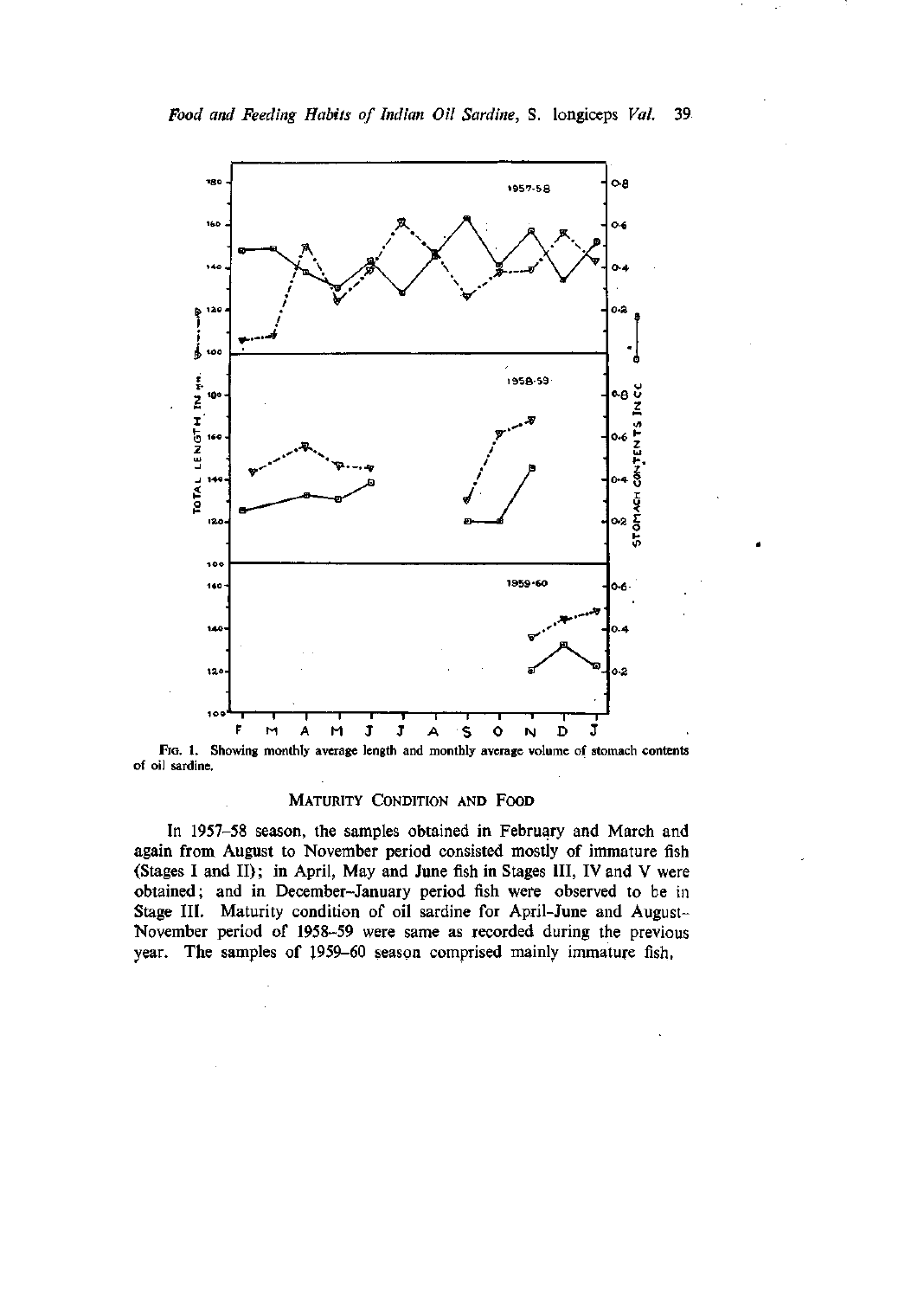#### **40** INDIAN JOURNAL OF FISHERIES

In general, active feeding was noticed in oil sardine below maturity Stage V. Nair (1953) also observed active feeding in immature fish and also during the pre-spawning period.

### LENGTH AND FEEDING INTENSITY

In Fig. 1 are shown the monthly average volume and monthly average length of the samples examined. There was no apparent correlation between the two averages. In Fig. 2 feeding intensity is plotted against different length groups of the samples. Here also no definite increase in the volume of stomach contents with increase in length was noted. Undoubtedly, feed volume depends not only on length but also on the availability of food



Fio. 2. Showing average volume of stomach contents against different length groups of oil sardine.

#### FOOD ITEMS

The various food items were identified up to genera and in some cases up to species. Figures 3 and 4 show variation of different food items of oil sardine expressed in terms of percentage, A few samples collected in May 1957, May 1958 and January 1960 contained sand particles in the stomachs and this may be attributed to the impounding of oil sardine caught in the shore-seine.

#### 1. *Diatomaceae\**

Diatoms formed the main food items of oil sardine and the following species were found to be more common in the gut inclusions.

*{a) Coscinodiscus* spp.—One of the most common species noticed in the stomachs during the study were C. *gigas* and *C. marginatus.* The feeding was observed to be high in March and April and again from June to September (except in July). It was found again in December-January

\* Colony forms counted 9s *9,* unit,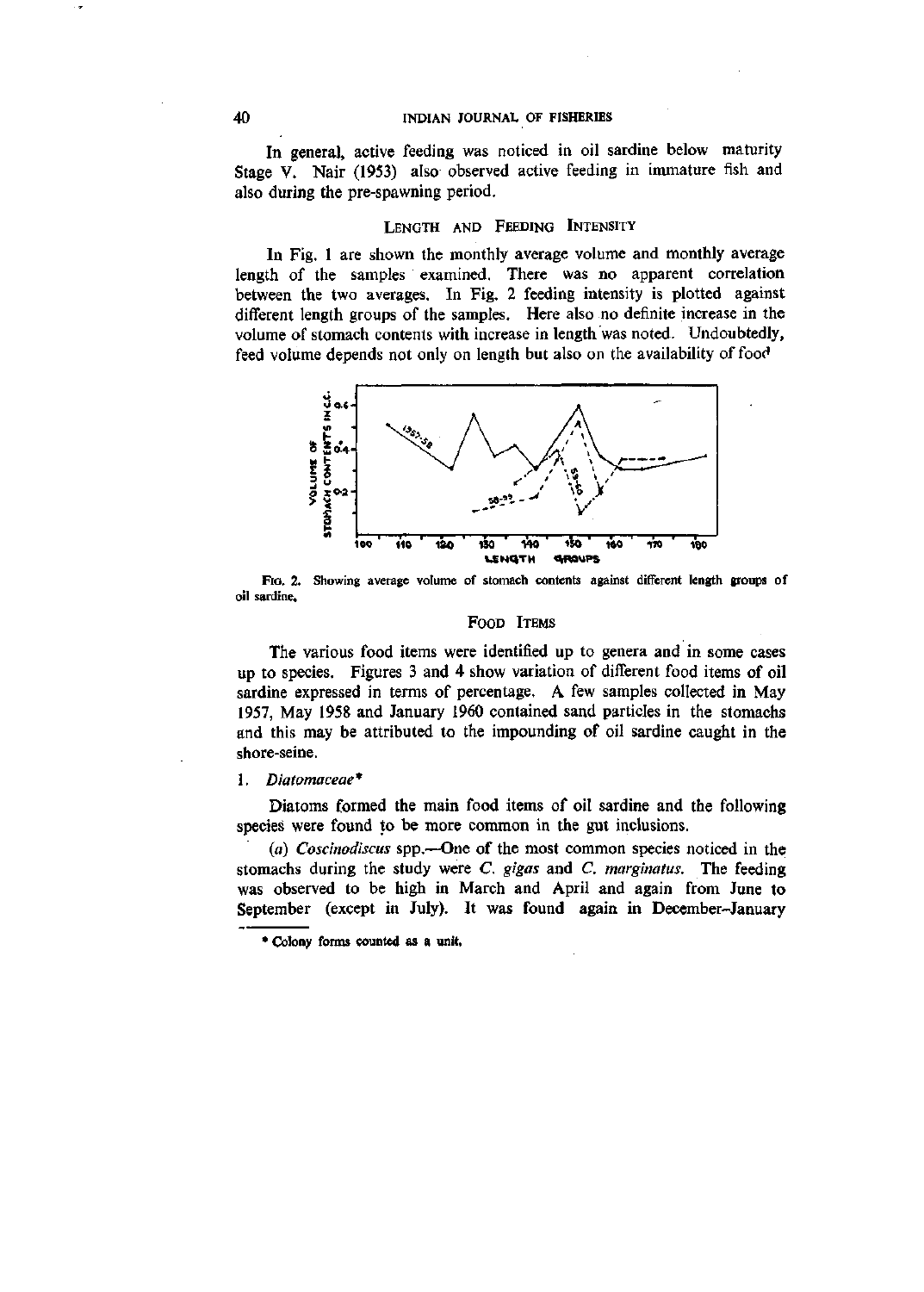

FIG. 3. Histograms showing fluctuations of different food organisms during the period 1957 to 1960.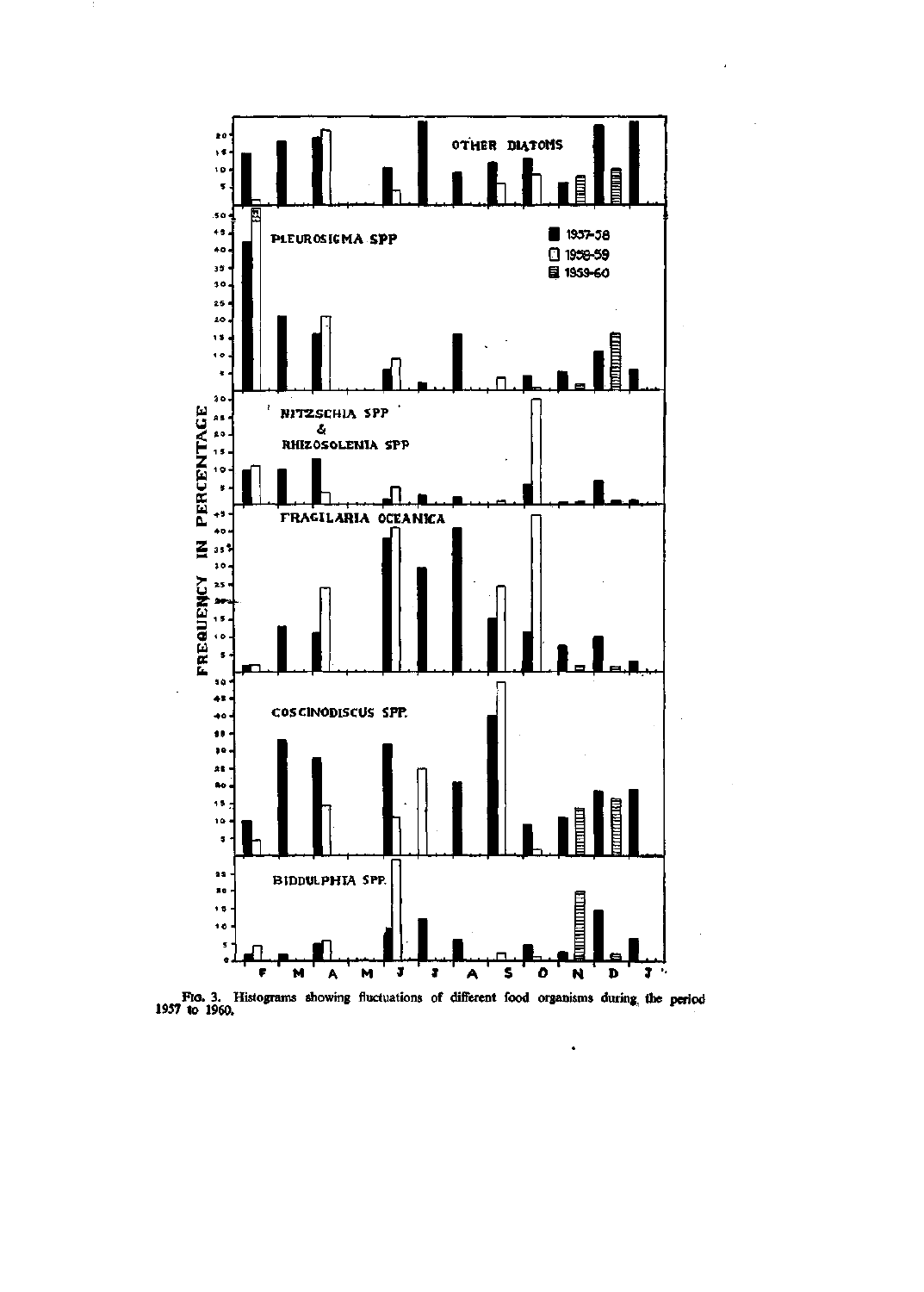1957-58. In the subsequent year also they were particularly abundant in April and September (Fig. 3). These two species constituted about  $22.5\%$ .  $16.3\%$  and  $16.8\%$  for the three years.

*(b) Fragilaria oceanica* which occurs in abundance during the southwest monsoon on the west coast formed an important food item of oil sardine. As regards this species Nair and Subrahmanyan (1953) stated that "one of the major factors governing the fluctuations of oil sardine is the availability of *Fragilaria oceanica* which is its favourite food". In 1957-58 it formed about  $16.2\%$  of the diatoms in the stomachs, whereas in the subsequent two seasons it contributed roughly about  $27.2\%$  and  $1.6\%$  respectively.

(c) *Biddulphia* spp.~5. *heteroceros, B. mobiliensis* and *B. sinensis* were the important species observed in the gut inclusions. The maximum feeding was recorded in June 1958-59 (about 30%) and also in November 1959-60 (20%). Their contributions towards gut inclusions for the three years referred to above were  $5.8\%, 8.5\%$  and  $2.4\%$  respectively.

*(d) Pleurosigma* spp.—the common species met with were *P. elongatum*  and *P. normani.* In 1957-58 they were recorded practically throughout the year and with the maximum value in February. During 1958-59 the maximum numbers were also recorded in February (71%). The percentage of these species in the stomach contents for the three years was  $11 \cdot 8\frac{9}{10}$ ,  $20 \cdot 9\frac{9}{10}$ and  $5.2\%$  respectively.

*(e) Nitzschia* spp. and *Rhizosolenia* spp.-*N. closterium, N. seriata* and *N. Sigma* and *Rhizosolenia alata, R. robusta* and *R. setigera* were other common diatoms observed frequently in the stomachs. In 1957-58 season they were recorded in large numbers from February to April and again in a few numbers from June to January period. During 1958-59 season the maximum percentage  $(30\%)$  was noticed in October. In the subsequent year they were recorded in lesser numbers. Their contribution towards oil sardine food for the three years was  $4.6\%$ ,  $10.1\%$  and  $0.8\%$  respectively.

(f) Other diatoms.--Other species of diatoms in lesser number were also noticed in the gut inclusions and the more common forms were *Asterionella japonica,* and *Bacteriastrum hylum* and species of *Ditylum, Hemidiscus, Planktoniella, Thalassiothrix* and *Triceratium.* The percentage of these in the gut contents was high in February-April and in July and also in December and January.

#### 2. *Dinophyceae*

Next to diatoms *Dinophyceae* formed an important part of gut inclusions of oil sardine. *Dinophysis caudata* and *Prorocentrum micans* were conspi-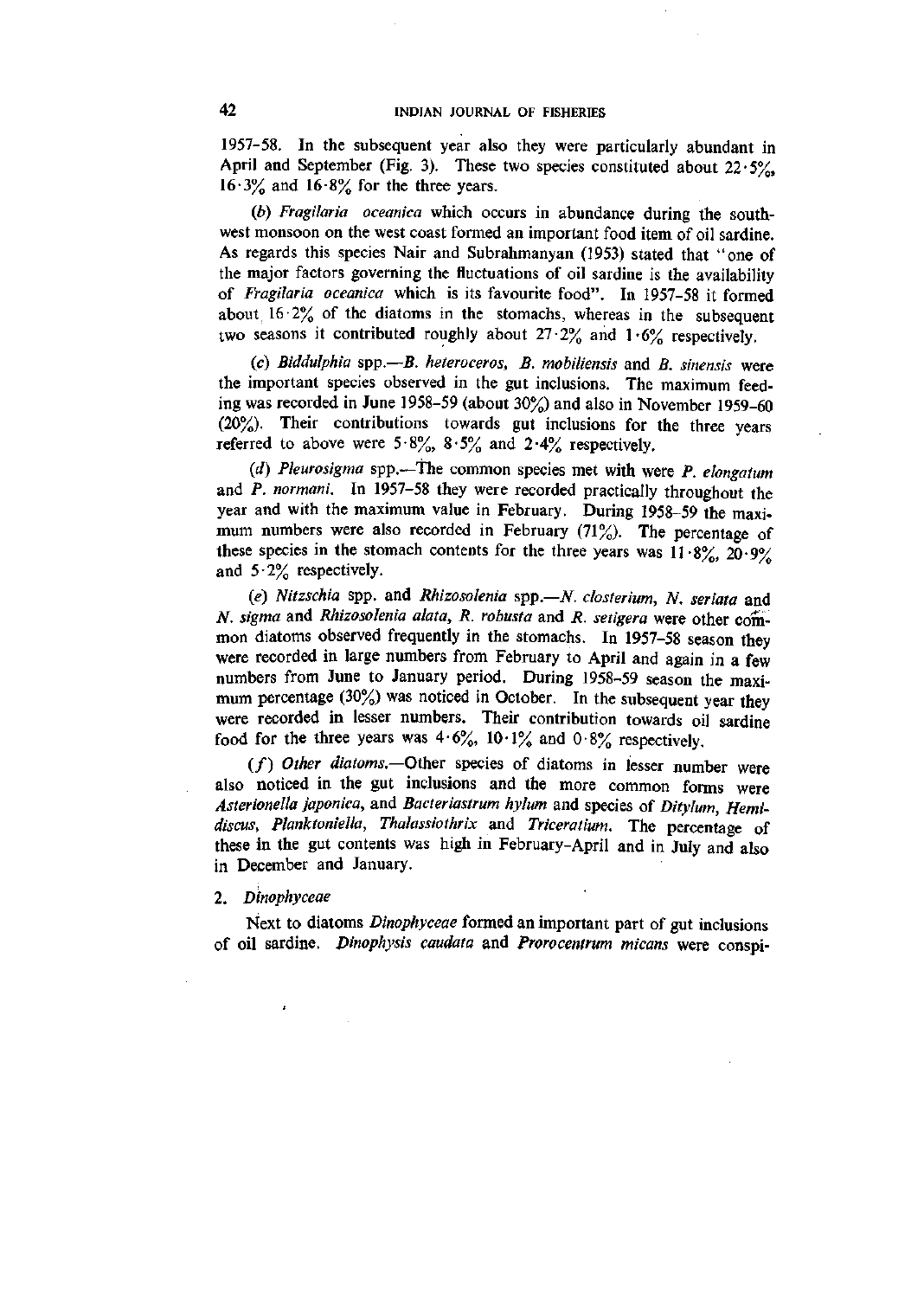



Fig. 4. Histograms showing fluctuations of different food organisms during the period 1957 to 1960.

cuous in the stomach. The former species was quite conspicuous in the guts during February and October 1957-58 and also during November and December of 1959–60. P. micans was dominant from September to January 1957-58 with a peak in November (Fig. 4). The percentage composition or the three seasons was  $16.1\%$ ,  $4.2\%$  and  $27.8\%$  respectively,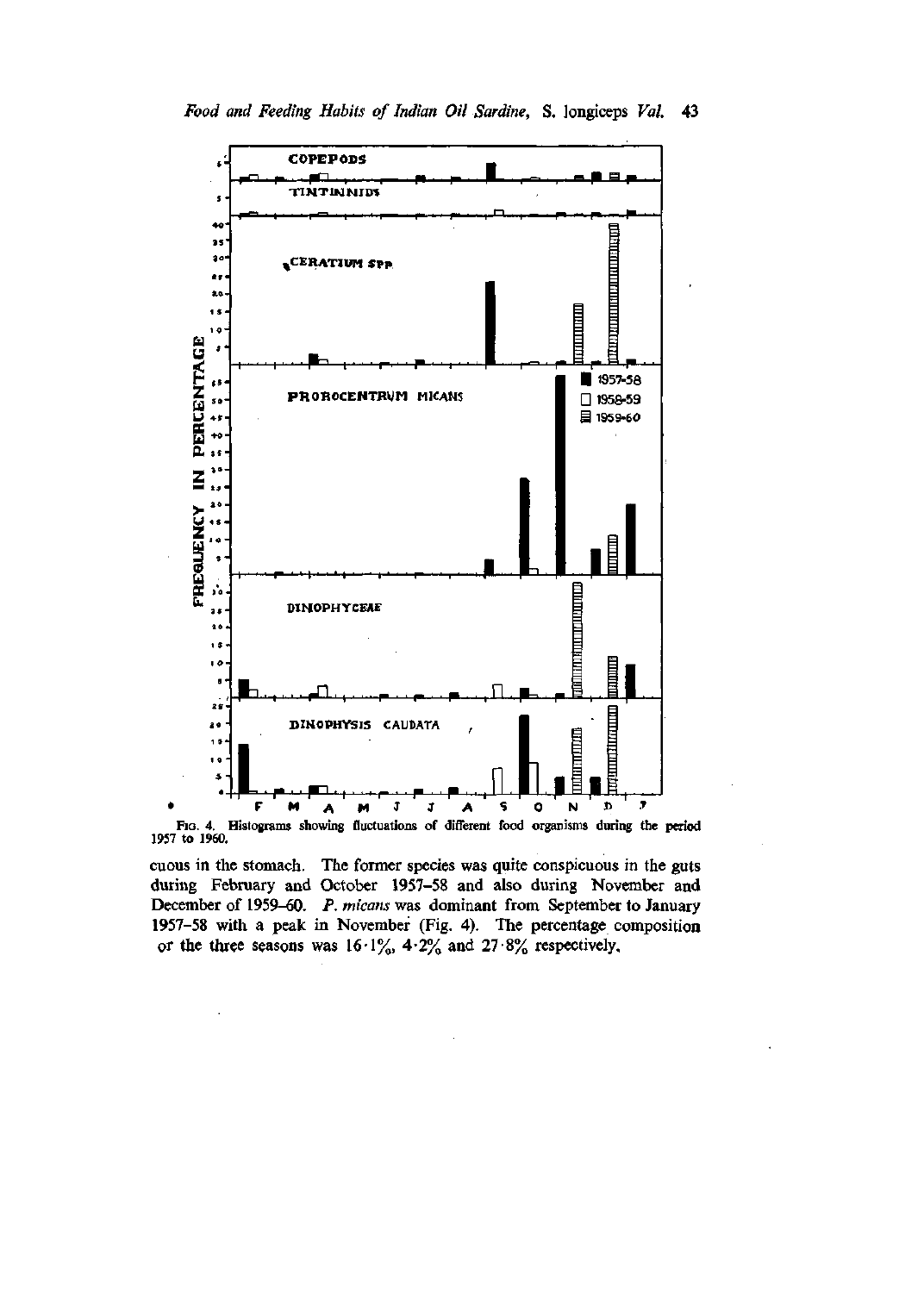*Ceratium fusus, C. furca, C. massiliense* and C. *tripos* were the important species of dinoflagellates observed in the stomach. The maximum percentage of these species was recorded during November and December 1959-60.

Species of *Peridinium, Pyrophacus* and *Omithocercus* were represented in the guts in all the three years. In November 1959-60 the maximum was 33% (Fig. 4).

## 3. *Tintinnids*

*Tintinnid* spp. were represented in the stomachs in a few numbers not showing any marked seasonal fluctuations and they accounted for  $0.4\%$ ,  $0.9\%$  and  $0.3\%$  as gut inclusions for the three years respectively.

#### 4. *Zooplankton*

Oil sardine were found to be mainly phytoplankton feeders. The zooplankters usually occurred only in a very small numbers. Among them the copepods were more important. Species of *Acrocalanus, Paracalanus* and *Oithona* and *Hapacticoids* were observed in the stomach.

The copepods were found in large numbers in the younger fish than in the large size groups.

On a few occasions *Evadne* spp., *Lucifer* sp., and larval bivalves were also recorded in the stomach.

#### GENERAL OBSERVATIONS AND DISCUSSION

Hornell and Nayudu (1924) stated that the oil sardine "feed upon immense quantities of unicellular plants (Phytoplankton) and animals". John and Menon (1942), Chidambaram (1950) and Nair (1953) observed that diatoms, dinoflagellates and copepods constituted food of oil sardine. It is to be noted here that these workers carried out their investigations at Calicu; and south of this place. The present study has shown that in the Mangalore waters also the commercial size groups of oil sardine feed entirely on plankton, especially on phytoplankton. Nair and Subrahmanyan (op. cit.) have stated that the diatom *Fragilaria oceanica* is the favourite food item of oil sardine at Calicut. During this study it was also observed that the above diatom formed one of the most important items of the diet. Other important species of diatoms were those of *Coscinodiscus, Biddulphia, Pleurosigma, Nitzschia* and *Rhizosolenia.* Dinoflagellates were also met with in large numbers on a number of occasions. Tintinnids and copepods were also observed in the gut inclusions but in lesser numbers.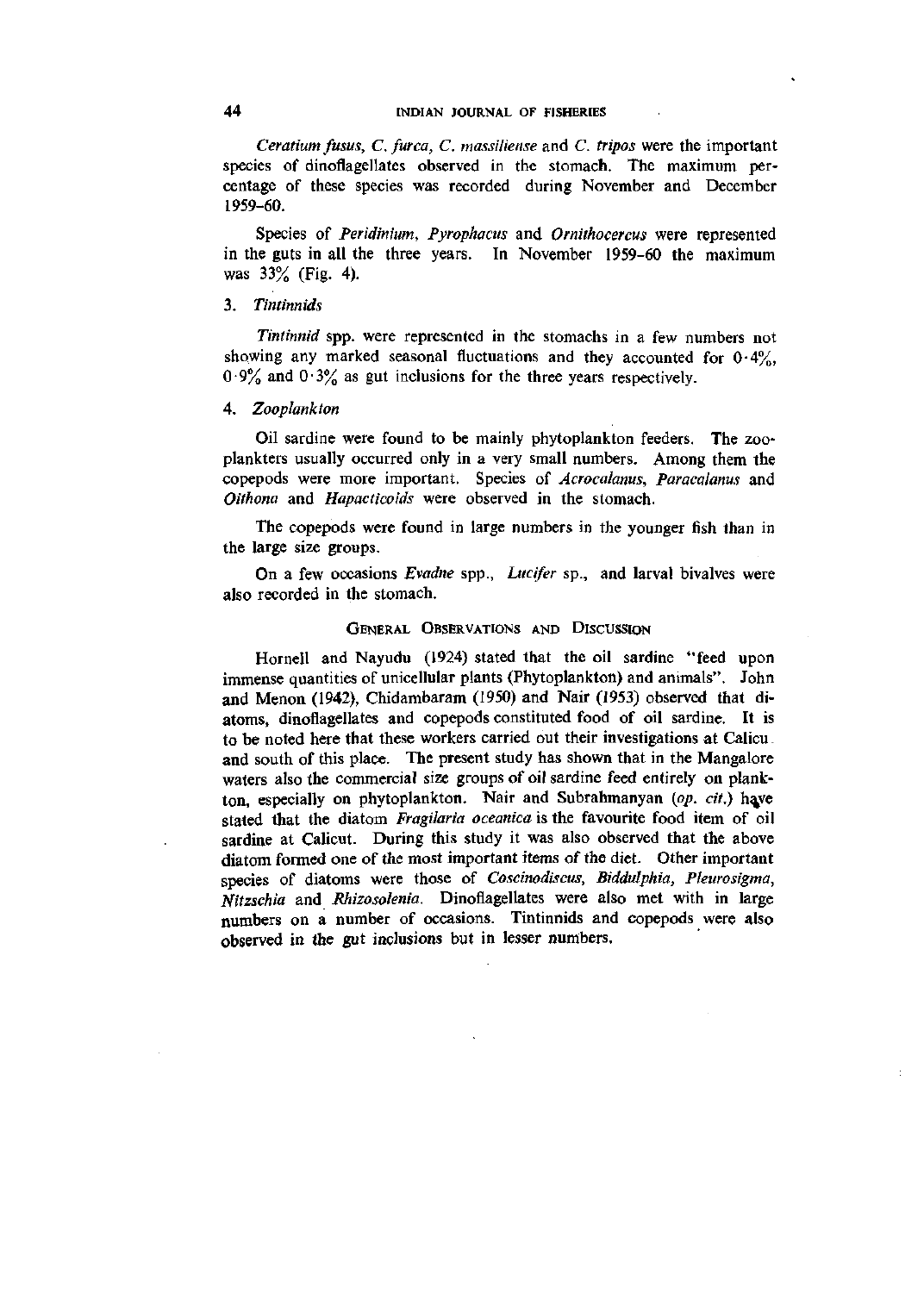### *Pood and Peeding Habits of Indian Oit Sardine,* S. longiceps *Vat.* 4S

The diatom *Bellarochea malleus* though found in large numbers in the plankton samples collected at Ullal near Mangalore was never encountered in the stomach of oil sardine. Similarly, *Noctiluca* sp., radiolarians, polychaete larvae, decapod zoea and species of *Sagitta* and *Oikopleura* were not noticed in the gut inclusions.

As regards the availability of food and catches Panikkar (1949) stated that "in tropical waters a direct correlation between plankton and the abundance of pelagic fisheries composed of clupeids and mackerel should be possible". Again George (1953), working at Calicut, observed that "the principal season of the mackerel and sardine fisheries along this coast is from September to December. The plankton of this season is remarkable in that it is characterised by moderately abundant phytoplankton". During 1957-58 season, phytoplanktonic organisms were recorded in large numbers in the samples collected at Ullal almost throughout the year. It would be interesting to add in this connection that during the record 1957-58 season oil sardine were abundant in the coastal waters almost throughout the year. In 1958-59 season, the phytoplankton was poorer in quality and quantity as compared to the previous year, and the oil sardine fishery was of a lesser magnitude. During 1959-60 oil sardine fishery was good from October to December and during this period the phytoplankton was more abundant than during the preceding five months.

#### **SUMMARY**

Observations on food and feeding habits of oil sardine, *Sardinella longiceps* Val., were based on the weekly examination of the fish samples collected at Ullal and also at the other centres.

The volume of stomach was determined by the displacement method. The dietary elements were estimated by the number method. The various items were expressed in terms of percentage.

In general feeding activity was found to be more in fish below Stage V.

As observed by the previous workers at other centres oil sardine in the Mangalore area also feed mainly on diatoms and dinoflagellates. Tintinnids and copepods were the minor elements of food.

*Noctiluca* sp., radiolarians, polychaete larvae, decapod zoea and *Sagitta* sp. were not observed in the stomach though they were recorded in large numbers on certain occasions in the plankton samples.

In 1957-58 phytoplankton was present almost throughout the year in the plankton samples collected at Ullal and good catches of oil sardine were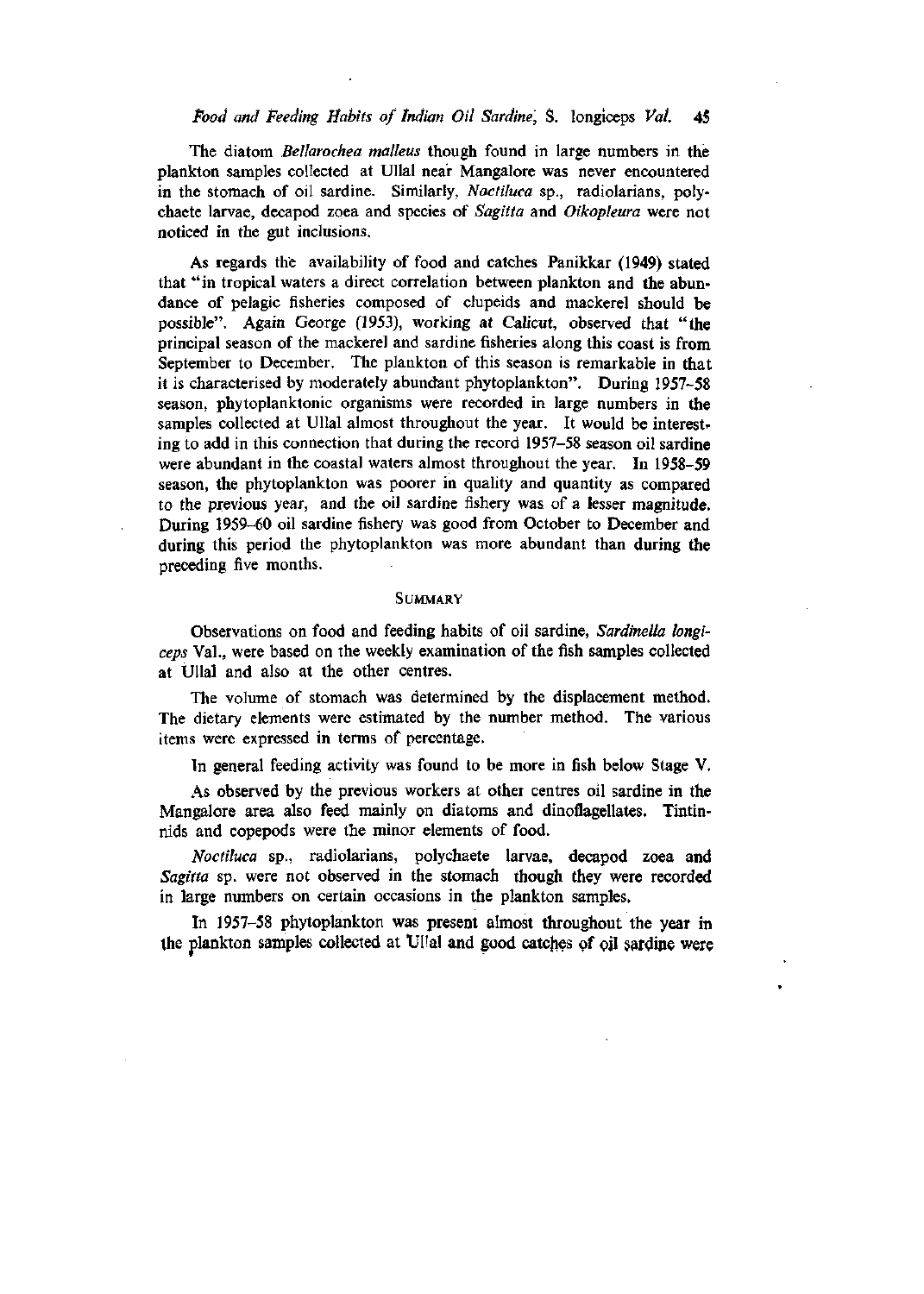.

landed during this year. During 1958-59 phytoplankton was comparatively poor and oil sardine yield was also less.

### ACKNOWLEDGEMENT

The author is greatly indebted to Dr. G. Seshappa and to Sarvashri K. V. Sekharan and P. C. George for their help. Thanks are also due to Dr. R. V. Nair and Dr. S. Jones for their suggestions for improving the paper.

#### **REFERENCES**

| Chidambaram, K. 1950           | Studies on length frequency of oil sardine Sardinella longiceps<br>Cuv. & Val., and on certain factors influencing their appear-<br>ance in the Calicut coast of Madras Presidency. Proc.<br>Indian Acad. Sci., 31 (5), 252-86.                      |
|--------------------------------|------------------------------------------------------------------------------------------------------------------------------------------------------------------------------------------------------------------------------------------------------|
| Devanesan, D. W. 1943          | A brief investigation into the causes of the fluctuation of the<br>oil sardine of Malabar, Sardinella longiceps Cuv. & Val.,<br>determination of age and an account of the discovery of<br>its eggs and spawning ground. Madras Fish. Bull., 28 (7). |
| George, P. C. 1953             | Marine plankton of the coastal waters of Calicut with<br>observations on the hydrological conditions. J. zool. Soc.<br>India, 5(1), 76-107.                                                                                                          |
| Hornell, J. 1910               | Report on the results of a fishery cruise along the Malabar<br>coast and to the Laccadive Islands in 1908. Madras Fish,<br>Bull., 4 (4), 76-126.                                                                                                     |
|                                | and Nayudu, M. R. 1924 A contribution to the life-history of the Indian sardine with<br>the notes on the plankton of the Malabar coast. Ibid.,<br>17, 129-97.                                                                                        |
| Hynes, H. B. N. 1950           | The food of the freshwater stickleback (Gasterosteus aculeatus<br>and Pygosteus pungitius) with a review of methods used<br>in studies of the food of fishes. J. Anim. Ecol., 19(1),<br>$35 - 58.$                                                   |
| 1942                           | John, C. C. and Menon, M. A. S. Food and feeding habits of oil sardine and mackerel. Curr.<br>Sci., 11 $(6)$ , 243-44.                                                                                                                               |
| Nair, R. V. 1953               | Studies on the revival of the Indian oil sardine fishery. Proc.<br>Indo-Pacif. Fish. Counc., Sec. II, No. 1, 1-4.                                                                                                                                    |
| -. 1959                        | Notes on the spawning habits and early life-history of oil<br>sardine, Sardinella longiceps Cuv. & Val. Indian J. Fish.,<br>$6(2)$ , 342–59.                                                                                                         |
| 1951                           | A review of the sardine fishery, Proc. Nat. Inst. Sci. India.<br>$17, 71-85.$                                                                                                                                                                        |
| - and Subrahmanyan, R.<br>1955 | The diatom Fragilaria oceanica Cleve an indicator of abun-<br>dance of the Indian oil sardine, Sardinella longiceps Cuv.<br>& Val. Curr. Sci., 24, 41-42.                                                                                            |

 $\ddot{\phantom{a}}$ 

 $\sim 10^{11}$  and  $\sim 10^{11}$